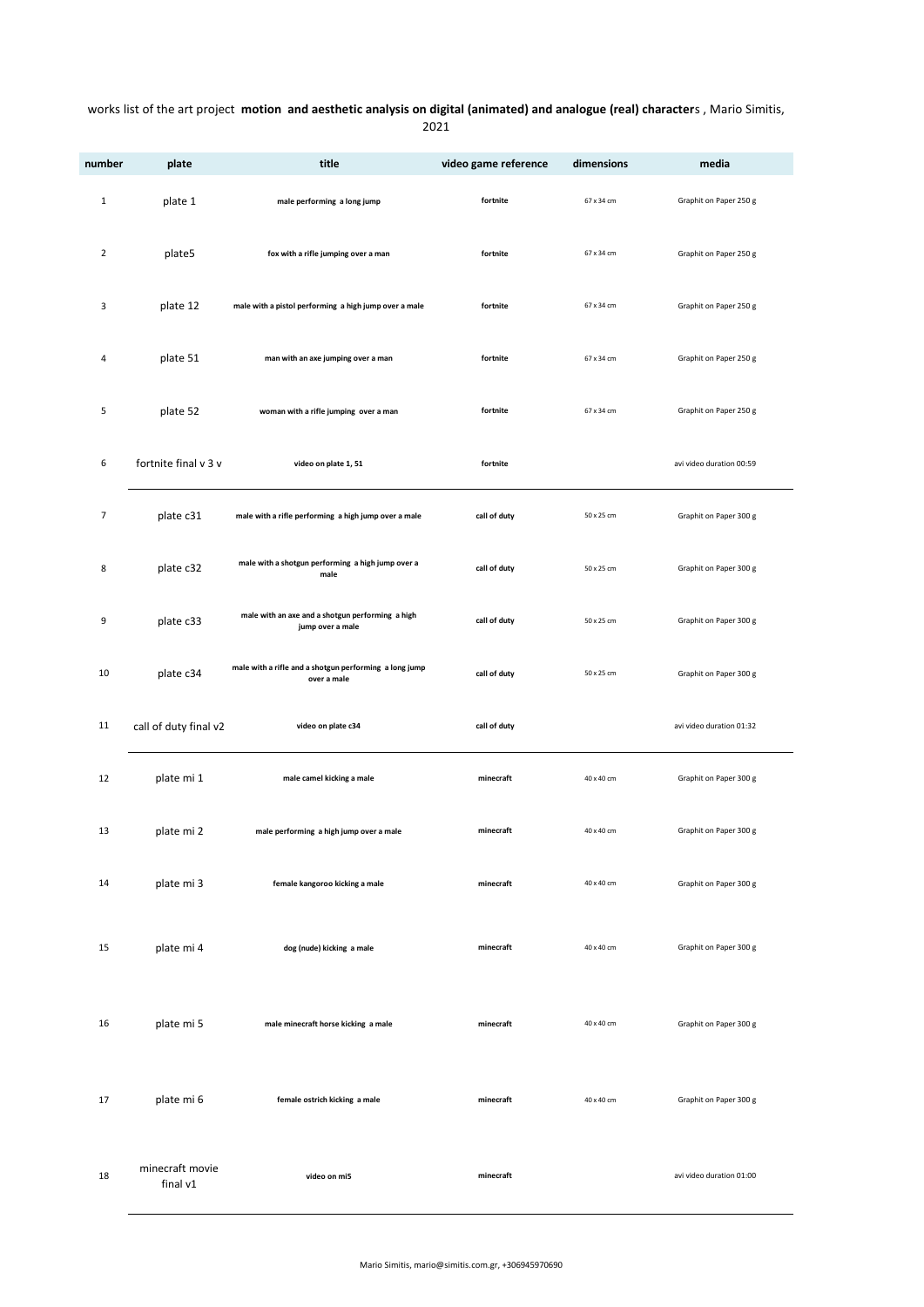| 19 | plate m 80                         | female (nude) performing a hand stand over a male                     | monster girl island | 60x 50 cm  | Graphit on Paper 250 g   |  |
|----|------------------------------------|-----------------------------------------------------------------------|---------------------|------------|--------------------------|--|
| 20 | plate m 81                         | young female (unmarried, nude) performing a hand<br>stand over a male | monster girl island | 60x 50 cm  | Graphit on Paper 250 g   |  |
| 21 | plate m 82                         | middle aged nude female performing a head stand<br>over a male        | monster girl island | 60x 50 cm  | Graphit on Paper 250 g   |  |
| 22 | plate m 83                         | nude female flying over a male                                        | monster girl island | 60x 50 cm  | Graphit on Paper 250 g   |  |
| 23 | plate m 84                         | young female (nude, unmarried) performing ahead<br>stand over a male  | monster girl island | 60x 50 cm  | Graphit on Paper 250 g   |  |
| 24 | monster girl island<br>movie final | video on plate 81                                                     | monster girl island |            | avi video duration 01:00 |  |
| 25 | plate ni 1                         | male with 2 swords performing a somersault over a<br>male             | ninja turtles       | 50x 30 cm  | Graphit on Paper 250 g   |  |
| 26 | plate ni 2                         | male performing a longjump over a male                                | ninja turtles       | 55x 45 cm  | Graphit on Paper 250 g   |  |
| 27 | plate ni 3                         | male performing a longjump over a male                                | ninja turtles       | 55x 45 cm  | Graphit on Paper 250 g   |  |
| 28 | plate ni 4                         | male performing a longjump over a male                                | ninja turtles       | 65x 45 cm  | Graphit on Paper 250 g   |  |
| 29 | monster girl island<br>movie final | video on plate ni 1                                                   | ninja turtles       |            | avi video duration 01:31 |  |
| 30 | plate c1                           | young male performing a high jump over a male                         | catherine full body | 50x 50 cm  | Graphit on Papier 300 g  |  |
| 31 | plate c2                           | young female (unmarried) performing a longjump over<br>a male         | catherine full body | 50x 50 cm  | Graphit on Papier 300 g  |  |
| 32 | plate e1                           | young female (seminude) performing a longjump over<br>a male          | catherine full body | 50x 50 cm  | Graphit on Papier 300 g  |  |
| 33 | catherine full body<br>movie v1    | video on plate e1                                                     | catherine full body |            | avi video duration 01:24 |  |
| 34 | plate op 1                         | male (nude, unmarried) performing ahigh jump over a<br>male           | operation lovecraft | 50 x 25 cm | Graphit on Papier 300 g  |  |
| 35 | plate 0 31                         | female (seminude) approaching a male                                  | operation lovecraft | 50 x 25 cm | Graphit on Papier 300 g  |  |
| 36 | plate 0 32                         | female (seminude) dancing in front of a male                          | operation lovecraft | 50 x 25 cm | Graphit on Papier 300 g  |  |
| 37 | plate n 22                         | nude woman opening a parachute in front of a dressed<br>man           | operation lovecraft | 50 x 25 cm | Graphit on Papier 300 g  |  |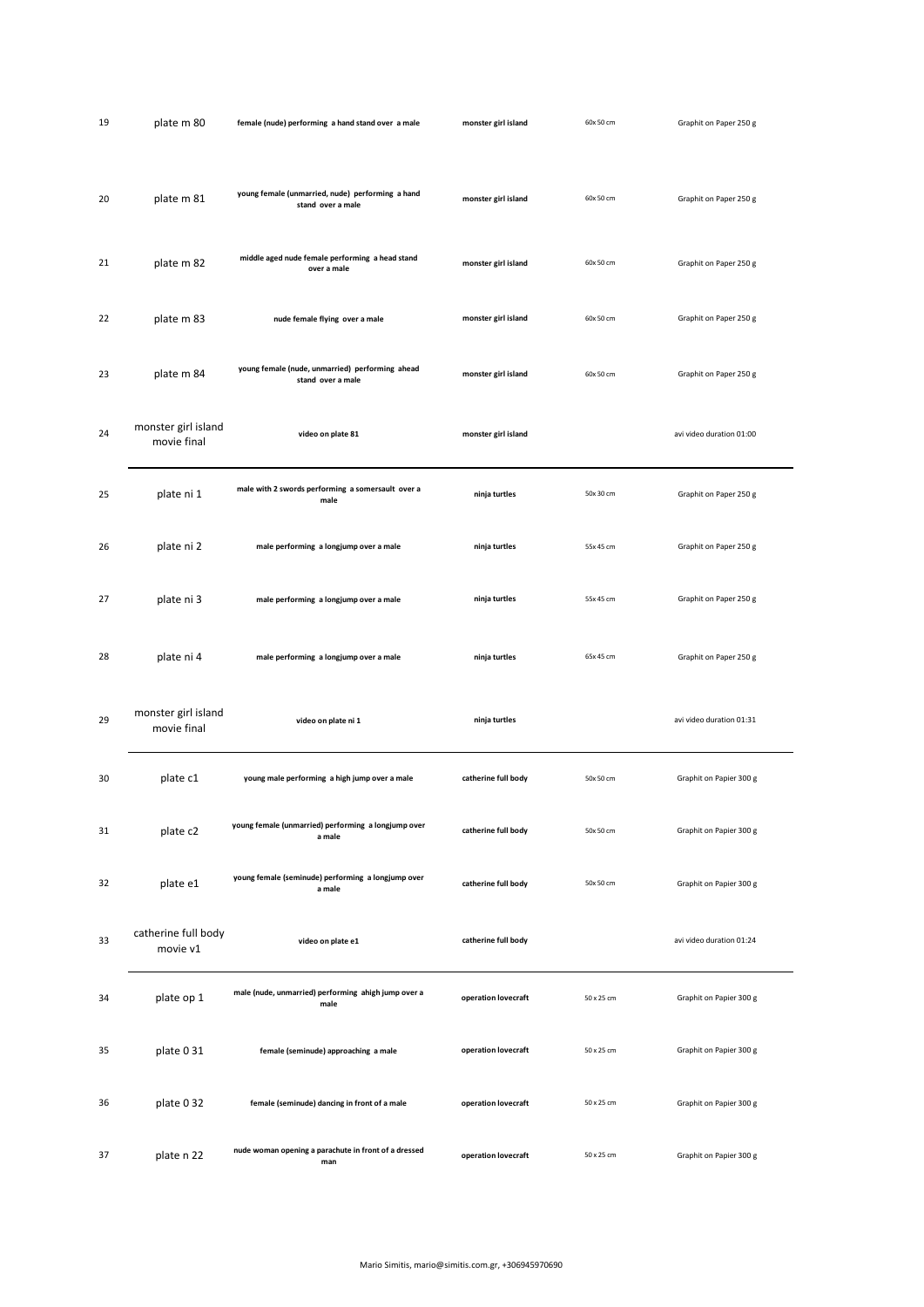| 38 | plate m 11                      | nude woman opening a parachute standing in front of<br>a dressed man   | operation lovecraft    | 50 x 25 cm | Graphit on Papier 300 g  |
|----|---------------------------------|------------------------------------------------------------------------|------------------------|------------|--------------------------|
| 39 | plate mo 1                      | male insect with a penis performing a hand stand in<br>front of a male | operation lovecraft    | 50 x 25 cm | Graphit on Papier 300 g  |
| 40 | plate mo 2                      | male dragon mutant running towards a male                              | operation lovecraft    | 50 x 25 cm | Graphit on Papier 300 g  |
| 41 | plate   31                      | female (nude, unmarried) exhibiting herself in front of<br>a man       | operation lovecraft    | 33 x 66 cm | Graphit on Papier 200 g  |
| 42 | operation lovecraft<br>movie v1 | video on plate o31                                                     | operation lovecraft    |            | avi video duration 01:33 |
| 43 | plate 21                        | man with a shovel performing a high jump over a man                    | resident evil          | 50 x 30 cm | Graphit on Papier 200 g  |
| 44 | plate 22                        | male with a hammer performing a high jump over a<br>man                | resident evil          | 50 x 30 cm | Graphit on Papier 200 g  |
| 45 | plate 23                        | female performing a hand stand over a male                             | resident evil          | 50 x 30 cm | Graphit on Papier 200 g  |
| 46 | operation lovecraft<br>movie v1 | video on plate 23                                                      | resident evil          |            | avi video duration 01:40 |
| 47 | plate do 1                      | young female (nude, unmarried) performing a head<br>stand over a male  | dead or alive          | 70 x 35 cm | Graphit on Papier 300 g  |
| 48 | plate do 2                      | young nude unweaponed female performing a high<br>jump over a male     | dead or alive          | 70 x 35 cm | Graphit on Papier 300 g  |
| 49 | plate do 3                      | nude female performing a high jump over a male                         | dead or alive          | 70 x 35 cm | Graphit on Papier 300 g  |
| 50 | dead or alive movie<br>ν1       | video on plate do1                                                     | dead or alive          |            | avi video duration 01:42 |
| 51 | plate 60                        | woman with a bow and arrow jumping over a man                          | aloy horizon zero dawn | /0 x 35 cm | Graphit on Papier 300 g  |
| 52 | plate 61                        | male performing a longjump over a male                                 | aloy horizon zero dawn | 50 x 30 cm | Graphit on Papier 200 g  |
| 53 | aloy horizon movie<br>teliko v1 | video on plate 61,61                                                   | aloy horizon zero dawn |            | avi video duration 01:25 |
| 54 | plate   1                       | nude male performing ahigh jump over a male                            | leisure larry          | 70 x 30 cm | Graphit on Paper 300 g   |
| 55 | plate II <sub>2</sub>           | young female (nude, unmarried) picking up a male                       | leisure larry          | 70 x 30 cm | Graphit on Paper 300 g   |
| 56 | plate II <sub>2</sub>           | nude female performing a high jump over a male                         | leisure larry          | 70 x 30 cm | Graphit on Paper 300 g   |
| 57 | plate II 3                      | nude female performing a long jump over a male                         | leisure larry          | 70 x 30 cm | Graphit on Paper 300 g   |
| 58 | plate II 4                      | nude female with a hat performing a long jump over a<br>male           | leisure larry          | 70 x 30 cm | Graphit on Paper 300 g   |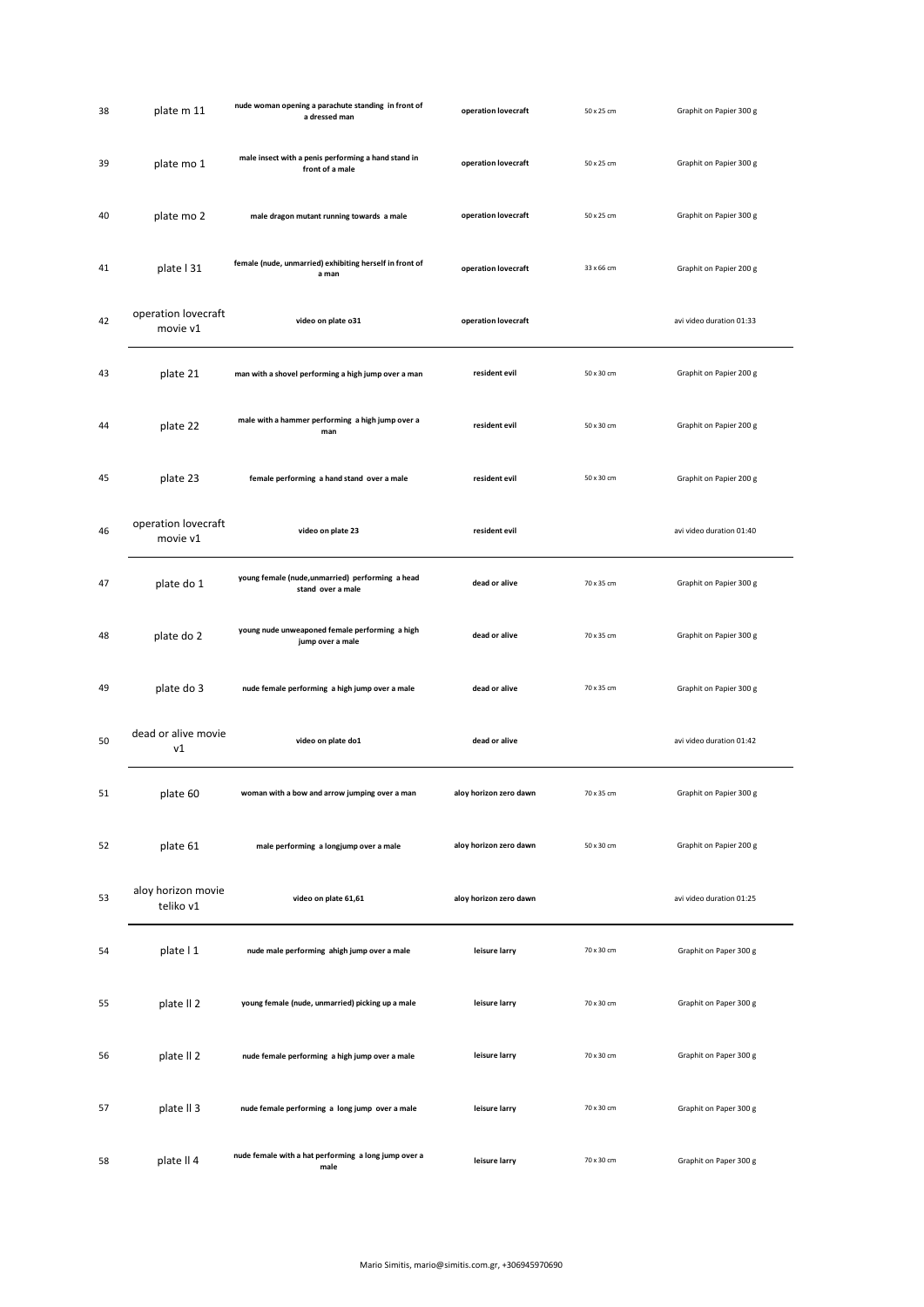| 59 | plate 1                               | male performing a longjump over a male                                 | leisure larry       | 70 x 30 cm | Graphit on Paper 300 g   |
|----|---------------------------------------|------------------------------------------------------------------------|---------------------|------------|--------------------------|
| 60 | leisure larry movie<br>v <sub>2</sub> | video on plate I 1                                                     | leisure larry       |            | avi video duration 01:35 |
| 61 | plate 60                              | male with a pistol jumping over a male a male                          | grand theft auto    | 35 x 33 cm | Graphit on Papier 200 g  |
| 62 | plate 61                              | young male with a hat performing a high jump over a<br>male            | grand theft auto    | 35 x 33 cm | Graphit on Papier 200 g  |
| 63 | plate 62                              | young male performing a high jump over a male                          | grand theft auto    | 38 x 36 cm | Graphit on Papier 200 g  |
| 64 | plate 63                              | male with a baseball hat jumping over a male                           | grand theft auto    | 38 x 36 cm | Graphit on Papier 200 g  |
| 65 | gta movie v1                          | video on plate 60                                                      | grand theft auto    |            | avi video duration 01:31 |
| 66 | plate po 1                            | female trained by a male performing a high jump over<br>a male         | pokemon             | 50 x 30 cm | Graphit on Paper 300 g   |
| 67 | plate po 2                            | female trained by a male performing a high jump over<br>a male         | pokemon             | 50 x 30 cm | Graphit on Paper 300 g   |
| 68 | plate po 3                            | female jumping over a male                                             | pokemon             | 50 x 30 cm | Graphit on Paper 300 g   |
| 69 | plate po 1                            | female kicks a male                                                    | pokemon             | 50 x 30 cm | Graphit on Paper 300 g   |
| 70 | pokemon movie v1                      | video on plate po1,2                                                   | pokemon             |            | avi video duration 01:31 |
| 71 | plate rd 1                            | male with a pistol performing along jump over a male                   | red dead redemption | 66 x 33 cm | Graphit on Paper 200 g   |
| 72 | plate rd 2                            | male with 2 pistols performing along jump over a<br>male               | red dead redemption | 66 x 33 cm | Graphit on Paper 300 g   |
| 73 | plate rd 3                            | male with a revolver performing a head stand over a<br>male            | red dead redemption | 66 x 33 cm | Graphit on Paper 300 g   |
| 74 | plate rd 4                            | male with a rifle and 2 revolvers performing hand<br>stand over a male | red dead redemption | 66 x 33 cm | Graphit on Paper 300 g   |
| 75 | red dead<br>redemption movie<br>v1    | video on plate rd1,2                                                   | red dead redemption |            | avi video duration 01:34 |
| 76 | plate la 1                            | male (semi nude) performing a high jump over a<br>male                 | the last of us      | 66 x 33 cm | Graphit on Paper 200 g   |
| 77 | plate la 2                            | young female performing a high jump over a male                        | the last of us      | 66 x 33 cm | Graphit on Paper 200 g   |
| 78 | plate la 3                            | female with a shot gun performing a high jump<br>over a male           | the last of us      | 66 x 33 cm | Graphit on Paper 200 g   |
| 79 | last of us movie v1                   | video on plate la 4                                                    | the last of us      |            | avi video duration 01:21 |